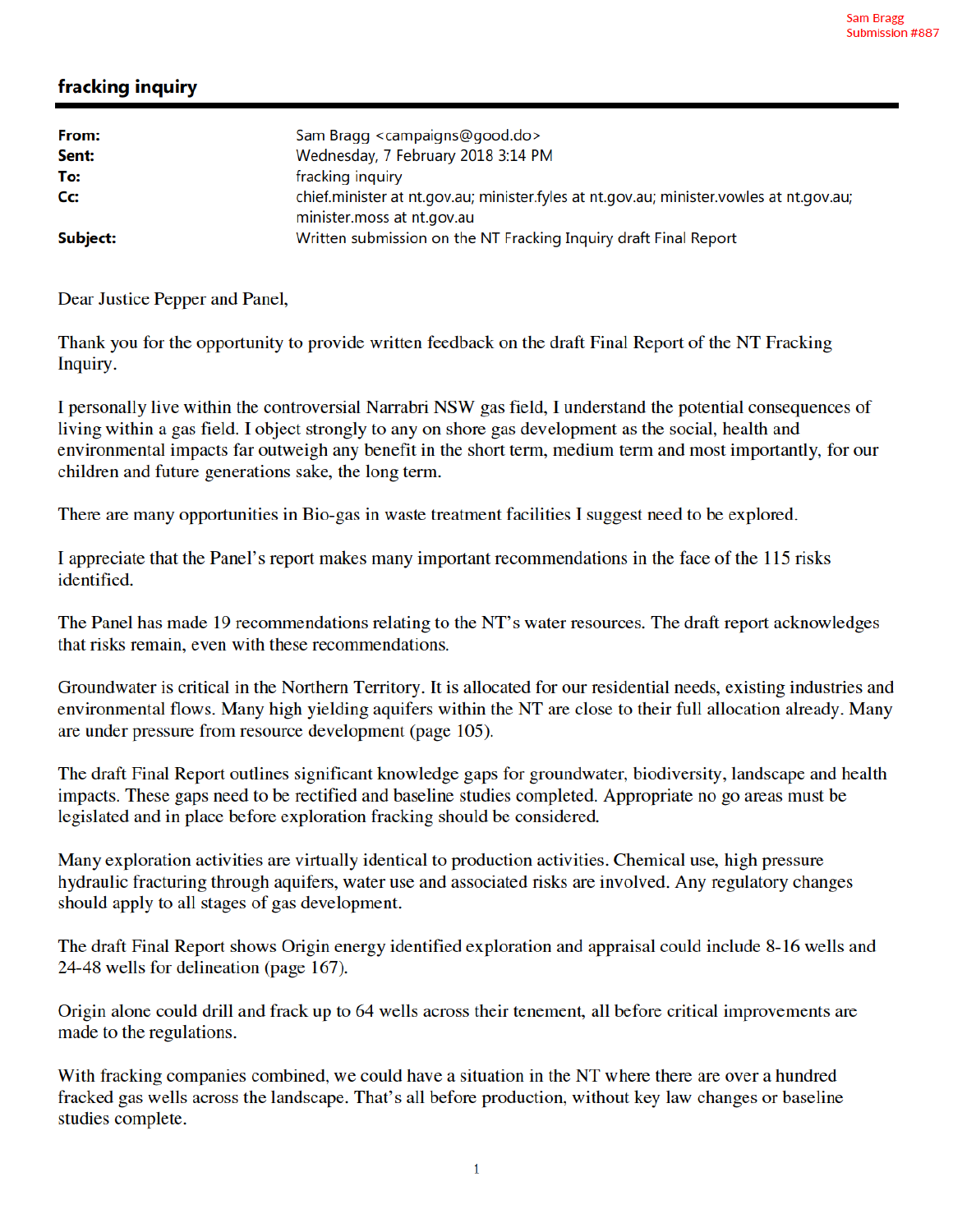Critical studies identifying no go zones will difficult to achieve in an area already littered with fracked gas exploration wells.

I support the swath of new regulations and legislation required to try and protect landholders and water. However, that work needs to happen before the oil and gas industry is permitted to start fracking in the Northern Territory again.

The below critical recommendations must be improved and work completed BEFORE EXPLORATION fracking takes place.

Recommendation 5.1 (Enforceable code of practice for abandonment of onshore gas wells)

Recommendation 5.6 (Wastewater management framework)

Recommendation 7.1 (Water Act amended for shale extraction licence and payment for water)

Recommendation 7.4 (Strategic regional environmental and baseline assessment (SREBA), including a regional groundwater model, be developed and undertaken)

Recommendation 8.4 (Fire management plan and 10 year baseline assessment)

Recommendation 9.2 (Code of practice be developed and implemented for monitoring, detection and reporting of methane emissions)

Recommendation 10.1 (Human Health Risk Assessment prepared and approved)

Recommendation 12.11 (Social impact management plan) This recommendation should also be extended to allow for the legal right to say 'no' to fracking.

Recommendation 14.1 (Design and implement a full cost recovery system for fracking regulation)

Recommendation 14.16 (Legislation to regulate seismic surveys, drilling, hydraulic fracturing, and well abandonment)

Recommendation 14.18 (Fit and proper person test)

Recommendation 15.1 (Strategic regional environmental and baseline assessment (SREBA) undertaken and no go zones implemented)

In the NT there is a saying, "Once you frack you can't go back." Exploration fracking is no different. The studies, legal improvements and no-go zones suggested by the panel are critical. They must be actioned before any further fracking exploration.

Let's not wait until the production phase to put in place critical new regulations and laws. We must avoid delays to the protection of the Northern Territory's water, landscapes and people.

Thank you for considering my feedback on this critical matter for the future of the Northern Territory.

Yours sincerely, Sam Bragg Coonabarabran, New South Wales, 2357, Australia